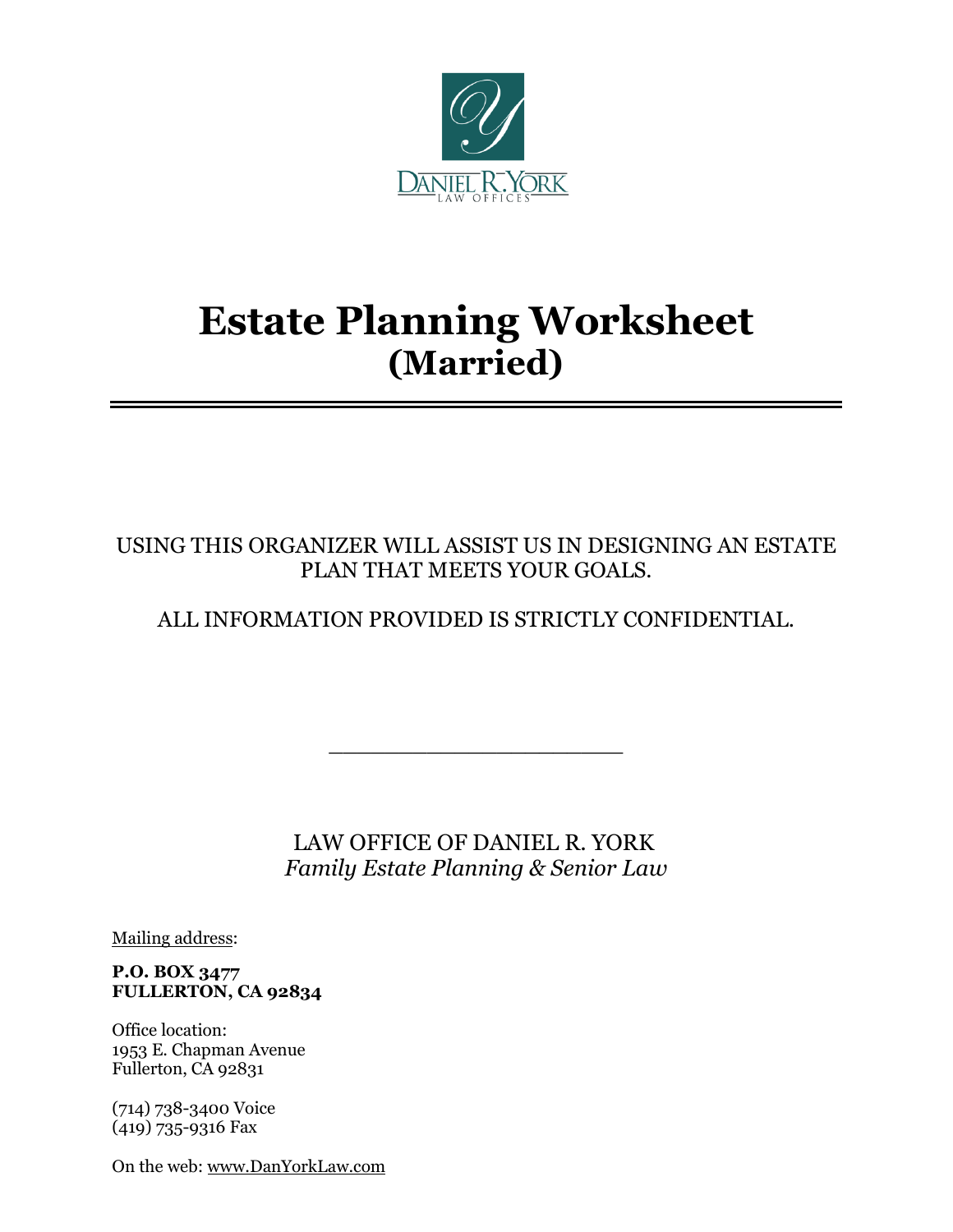

## **THE LAW OFFICE OF DANIEL R. YORK**

## **ESTATE PLANNING WORKSHEET (MARRIED)**

**PART ONE** – PERSONAL INFORMATION

## Fill out this form as completely and accurately as you can. **Please return PART ONE of this form prior to your initial consultation with Mr. York.**

| Date:                                                     |          |            | File #                                  |                         | -for office use- |  |  |  |
|-----------------------------------------------------------|----------|------------|-----------------------------------------|-------------------------|------------------|--|--|--|
|                                                           |          |            |                                         |                         |                  |  |  |  |
| <b>A. CLIENT DATA</b>                                     |          |            |                                         |                         |                  |  |  |  |
| <b>HUSBAND</b>                                            |          |            | <b>WIFE</b>                             |                         |                  |  |  |  |
| Full Name:                                                |          | Full Name: |                                         |                         |                  |  |  |  |
| aka:                                                      |          | aka:       |                                         |                         |                  |  |  |  |
| Address:                                                  |          |            |                                         | Address: Same as spouse |                  |  |  |  |
| City:                                                     |          |            | City:                                   |                         |                  |  |  |  |
| State:                                                    | Zip:     |            | State:                                  |                         | Zip:             |  |  |  |
| Home Phone:                                               |          |            | Home Phone:                             |                         |                  |  |  |  |
| Cell Phone:                                               |          |            | Cell Phone:                             |                         |                  |  |  |  |
| <b>Business Phone:</b>                                    |          |            | <b>Business Phone:</b>                  |                         |                  |  |  |  |
| Email:                                                    |          |            | Email:                                  |                         |                  |  |  |  |
| Date of Birth:                                            |          |            | Date of Birth:                          |                         |                  |  |  |  |
| US Citizen?                                               | Veteran? |            | US Citizen?                             |                         | Veteran?         |  |  |  |
| Expiration date of current ID:                            |          |            | Expiration date of current ID:          |                         |                  |  |  |  |
| (Driver License, Senior ID or Passport)                   |          |            | (Driver License, Senior ID or Passport) |                         |                  |  |  |  |
|                                                           |          |            |                                         |                         |                  |  |  |  |
| <b>B. CONTACT INFO FOR PERSON ASSISTING US (OPTIONAL)</b> |          |            |                                         |                         |                  |  |  |  |
| Name:                                                     |          |            | Relationship:                           |                         |                  |  |  |  |
| Address:                                                  |          |            | City:                                   | State:                  | Zip:             |  |  |  |
| Cell Ph#:                                                 |          | Home Ph#:  |                                         | Email:                  |                  |  |  |  |
| <b>B. MARITAL INFORMATION</b>                             |          |            |                                         |                         |                  |  |  |  |
| Date of current marriage:                                 |          |            |                                         |                         |                  |  |  |  |
| Any Previous marriages?                                   | Husband  | Yes        | No                                      | Divorced                | Widowed          |  |  |  |
|                                                           | Wife     | Yes        | No                                      | Divorced                | Widowed          |  |  |  |
|                                                           |          |            |                                         |                         |                  |  |  |  |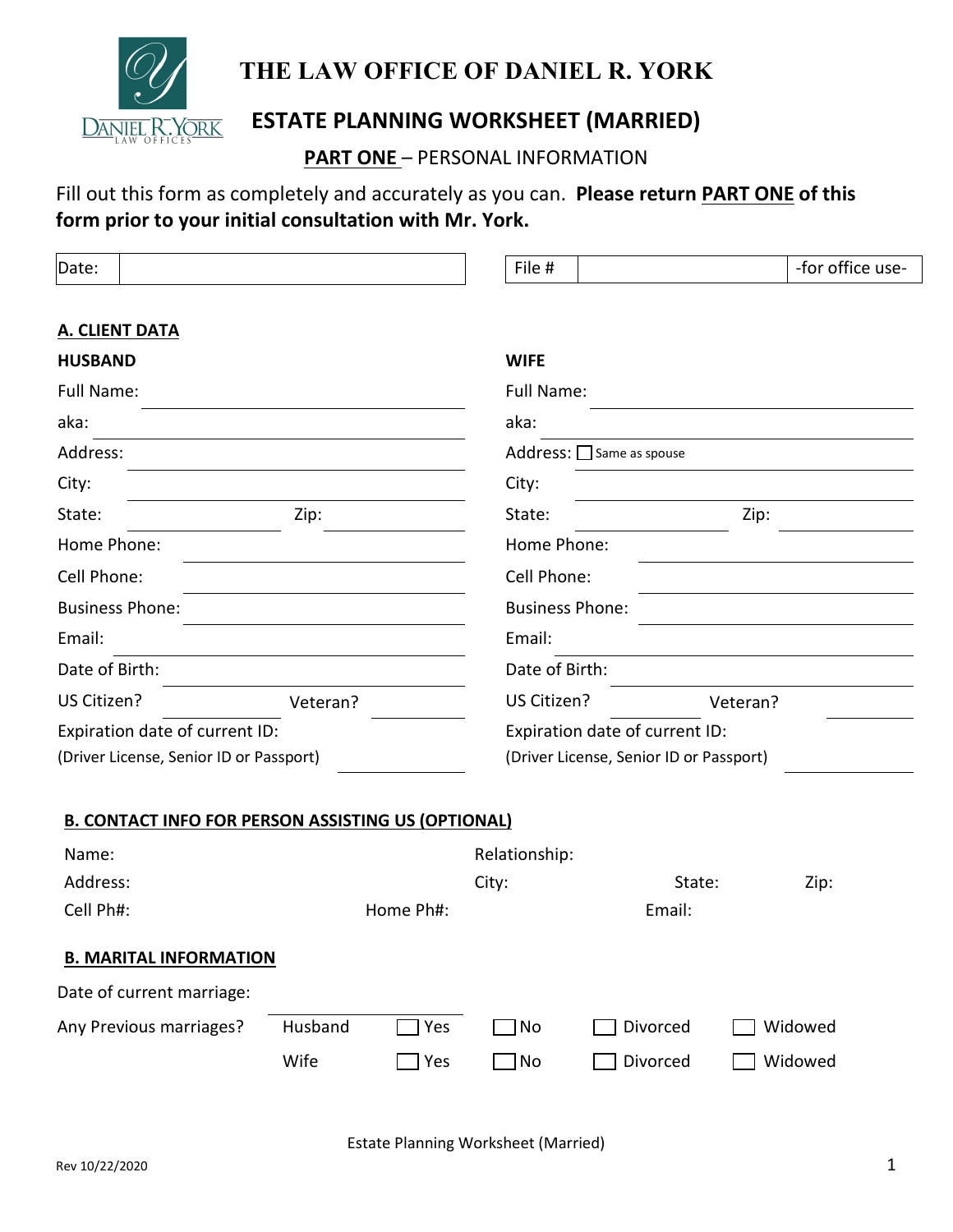#### LAW OFFICE OF DANIEL R. YORK

**C. CHILDREN** *(include adult and minor children, as well any who have predeceased you)*

| $\mathbf{1}$                                               |                                               |                                               |               |        |         |             |           |           |          |
|------------------------------------------------------------|-----------------------------------------------|-----------------------------------------------|---------------|--------|---------|-------------|-----------|-----------|----------|
| Name of Child:                                             |                                               |                                               |               |        |         | Birth date: |           |           | Deceased |
| Relationship to Husband:                                   | $\left( \begin{array}{c} \end{array} \right)$ | Natural child                                 |               | $(\ )$ | Adopted |             | Stepchild |           |          |
| Relationship to Wife:                                      |                                               | Natural child                                 |               |        | Adopted |             | Stepchild |           |          |
| $\overline{2}$                                             |                                               |                                               |               |        |         |             |           |           |          |
| <b>Name of Child:</b>                                      |                                               |                                               |               |        |         | Birth date: |           |           | Deceased |
| Relationship to Husband:                                   |                                               | Natural child                                 |               | (      | Adopted |             | Stepchild |           |          |
| Relationship to Wife:                                      |                                               | Natural child                                 |               |        | Adopted |             | Stepchild |           |          |
| $\mathbf{3}$                                               |                                               |                                               |               |        |         |             |           |           |          |
| Name of Child:                                             |                                               |                                               |               |        |         | Birth date: |           |           | Deceased |
| Relationship to Husband:                                   |                                               | - 1                                           | Natural child |        | I.      | Adopted     |           | Stepchild |          |
| Relationship to Wife:                                      |                                               |                                               | Natural child |        |         | Adopted     |           | Stepchild |          |
| $\overline{\mathbf{4}}$                                    |                                               |                                               |               |        |         |             |           |           |          |
| <b>Name of Child:</b>                                      |                                               |                                               |               |        |         | Birth date: |           |           | Deceased |
| Relationship to Husband:                                   |                                               | $\mathcal{L}$                                 | Natural child |        |         | Adopted     |           | Stepchild |          |
| Relationship to Wife:                                      |                                               |                                               | Natural child |        |         | Adopted     |           | Stepchild |          |
| 5                                                          |                                               |                                               |               |        |         |             |           |           |          |
| Name of Child:                                             |                                               |                                               |               |        |         | Birth date: |           |           | Deceased |
| Relationship to Husband:                                   |                                               | $\left( \begin{array}{c} \end{array} \right)$ | Natural child |        |         | Adopted     |           | Stepchild |          |
| Relationship to Wife:                                      |                                               |                                               | Natural child |        |         | Adopted     |           | Stepchild |          |
| *Please attach a separate page to list additional children |                                               |                                               |               |        |         |             |           |           |          |

#### **D. OTHER IMPORTANT FAMILY OR FRIENDS** *(include only those you may name in your Estate Plan)*

| $\mathbf{1}$                                   |             |
|------------------------------------------------|-------------|
| Full Name:                                     | Birth date: |
| Relationship to Husband (i.e. friend, cousin): |             |
| Relationship to Wife: (i.e. friend, cousin)    |             |
| $\overline{2}$                                 |             |
| <b>Full Name:</b>                              | Birth date: |
| Relationship to Husband: (i.e. friend, cousin) |             |
| Relationship to Wife: (i.e. friend, cousin)    |             |
| $\overline{\mathbf{3}}$                        |             |
| <b>Full Name:</b>                              | Birth date: |
| Relationship to Husband: (i.e. friend, cousin) |             |
| Relationship to Wife: (i.e. friend, cousin)    |             |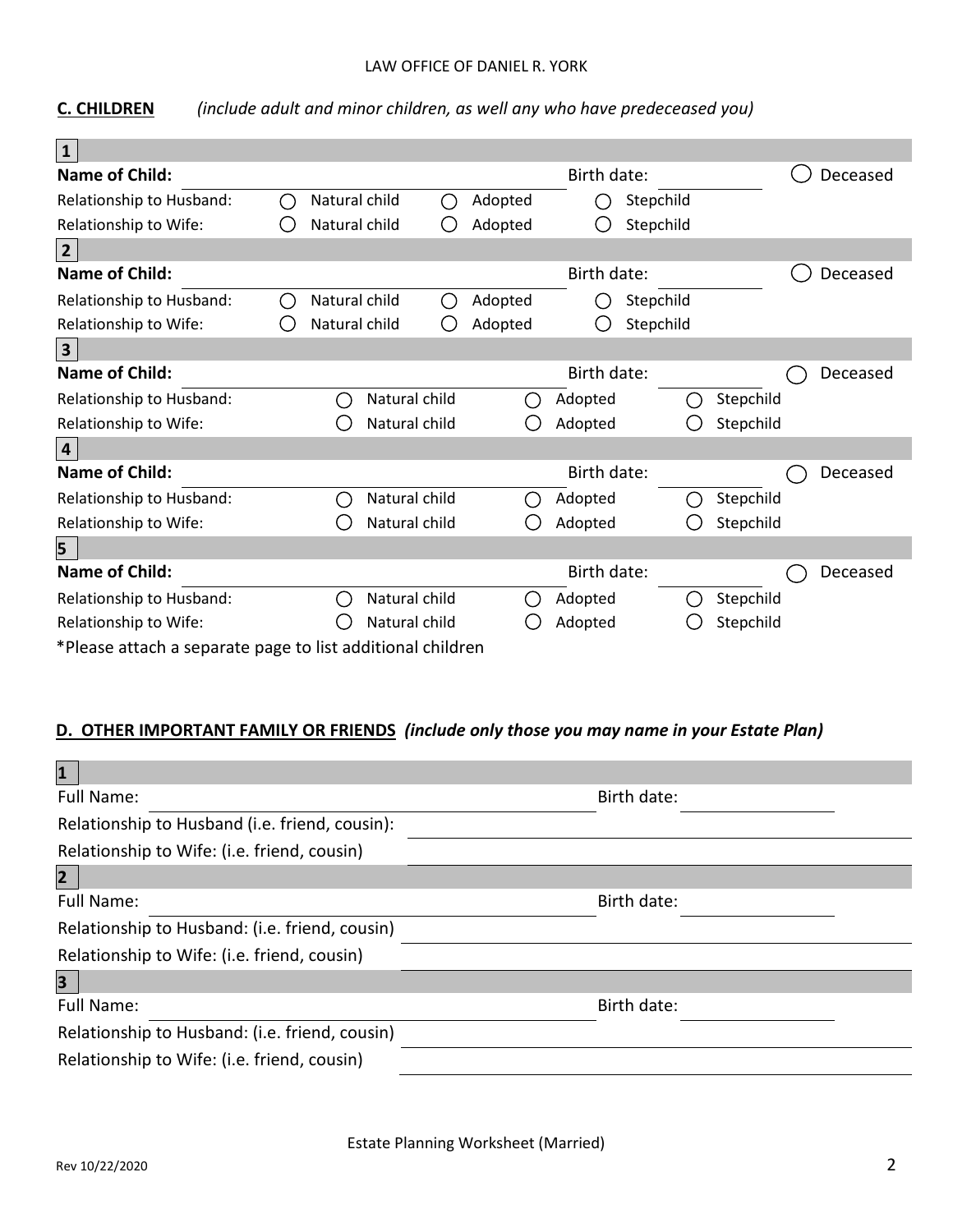#### **F. FAMILY QUESTIONS**

|                                                                                                                                                                                         | <b>Yes</b> | No |
|-----------------------------------------------------------------------------------------------------------------------------------------------------------------------------------------|------------|----|
| 1. Are you (or your spouse) receiving social security, disability or other governmental benefits?<br>Describe:                                                                          |            |    |
| 2. Are you (or your spouse) making payments pursuant to a divorce or property settlement<br>order?                                                                                      |            |    |
| 3. Have you and your spouse signed a pre-marriage or post-marriage contract?                                                                                                            |            |    |
| 4. Have you (or your spouse) ever filed federal or state gift tax returns?                                                                                                              |            |    |
| 5. Have you (or your spouse) completed a previous will, trust, or estate planning documents?                                                                                            |            |    |
| 6. Do you support any charitable organizations now that you wish to make provisions for at the<br>time of your death? If so, please explain below.                                      |            |    |
| 7. Are there any other charitable organizations you wish to make provisions for at the time of<br>your death? If so, please explain below.                                              |            |    |
| 8. If married, have you lived in any of the following states while married to each other?<br>Arizona, California, Idaho, Louisiana, Nevada, New Mexico, Texas, Washington, or Wisconsin |            |    |
| 9. Are you (or your spouse) currently the beneficiary of anyone else's trust or will? If so, please<br>explain below.                                                                   |            |    |
| 10. Do any of your children have special educational, medical or physical needs? (explain below)                                                                                        |            |    |
| 11. Do any of your children receive governmental support or benefits? (explain below)                                                                                                   |            |    |
| 12. Do you provide primary or other major financial support to adult children or others? If so,<br>please explain below.                                                                |            |    |
| 13. Do you have any legal issues we should be aware of? If so, please explain below.                                                                                                    |            |    |
| 14. Are there difficult family dynamics that could impact your planning? If so, please explain<br>below.                                                                                |            |    |

#### **ADDITIONAL RELEVANT INFORMATION**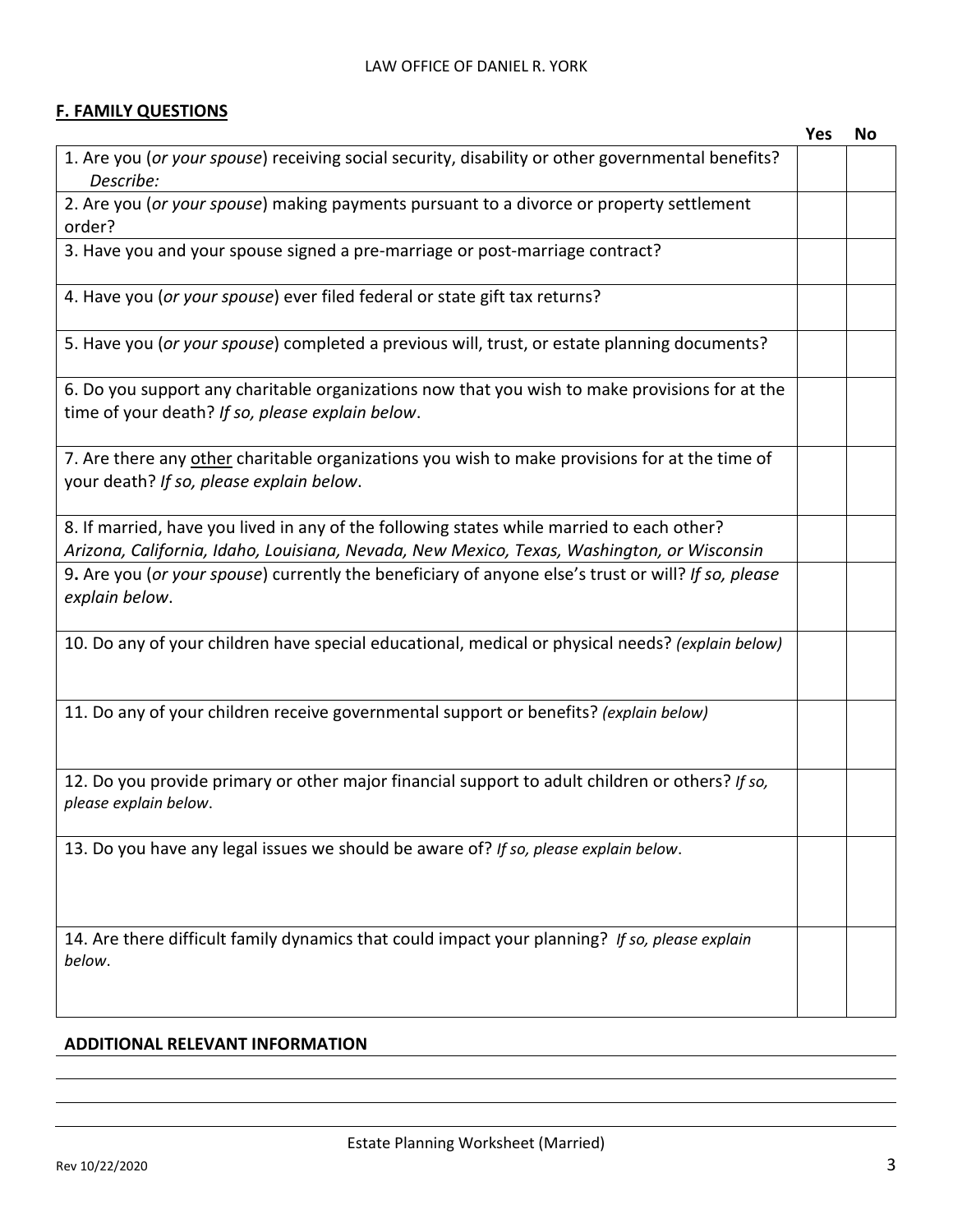## YOUR CONCERNS

| Please rate the following as to how important they are to you:                                                                                                | $\checkmark$ Your level of concern |                               |   |           |   |   |   |           |
|---------------------------------------------------------------------------------------------------------------------------------------------------------------|------------------------------------|-------------------------------|---|-----------|---|---|---|-----------|
| S= SOME L=LOW<br><b>NA= Not Applicable</b><br>$H=HIGH$                                                                                                        |                                    | <b>Husband</b><br><b>Wife</b> |   |           |   |   |   |           |
|                                                                                                                                                               | H                                  | S                             | L | <b>NA</b> | н | S | L | <b>NA</b> |
| Desire to get affairs in order and create a comprehensive plan to manage<br>affairs in case of death or disability.                                           |                                    |                               |   |           |   |   |   |           |
| Providing for and protecting a spouse.                                                                                                                        |                                    |                               |   |           |   |   |   |           |
| Providing for and protecting children.                                                                                                                        |                                    |                               |   |           |   |   |   |           |
| Providing for and protecting grandchildren.                                                                                                                   |                                    |                               |   |           |   |   |   |           |
| Disinheriting a family member.                                                                                                                                |                                    |                               |   |           |   |   |   |           |
| Providing for charities at the time of death.                                                                                                                 |                                    |                               |   |           |   |   |   |           |
| Plan for the transfer and survival of a family business.                                                                                                      |                                    |                               |   |           |   |   |   |           |
| Avoiding or reducing your estate taxes.                                                                                                                       |                                    |                               |   |           |   |   |   |           |
| Avoiding probate.                                                                                                                                             |                                    |                               |   |           |   |   |   |           |
| Reduce administration costs at time of your death.                                                                                                            |                                    |                               |   |           |   |   |   |           |
| Avoiding a conservatorship ("living probate") in case of a disability.                                                                                        |                                    |                               |   |           |   |   |   |           |
| Avoiding will contests or other disputes upon death.                                                                                                          |                                    |                               |   |           |   |   |   |           |
| Protecting assets from lawsuits or creditors.                                                                                                                 |                                    |                               |   |           |   |   |   |           |
| Preserving the privacy of affairs in case of disability or at time of death from<br>business competitors, predators, dishonest persons and curiosity seekers. |                                    |                               |   |           |   |   |   |           |
|                                                                                                                                                               |                                    |                               |   |           |   |   |   |           |
| Plan for a child with disabilities or special needs, such as medical or learning<br>disabilities.                                                             |                                    |                               |   |           |   |   |   |           |
| Protecting children's inheritance from the possibility of failed marriages.                                                                                   |                                    |                               |   |           |   |   |   |           |
| Protect children's inheritance in the event of a surviving spouse's remarriage.                                                                               |                                    |                               |   |           |   |   |   |           |
| Provide that your death shall not be unnecessarily prolonged by artificial<br>means or measures.                                                              |                                    |                               |   |           |   |   |   |           |
| Advance planning for Medi-Cal long-term care.                                                                                                                 |                                    |                               |   |           |   |   |   |           |
| Other Concerns (Please list below):                                                                                                                           |                                    |                               |   |           |   |   |   |           |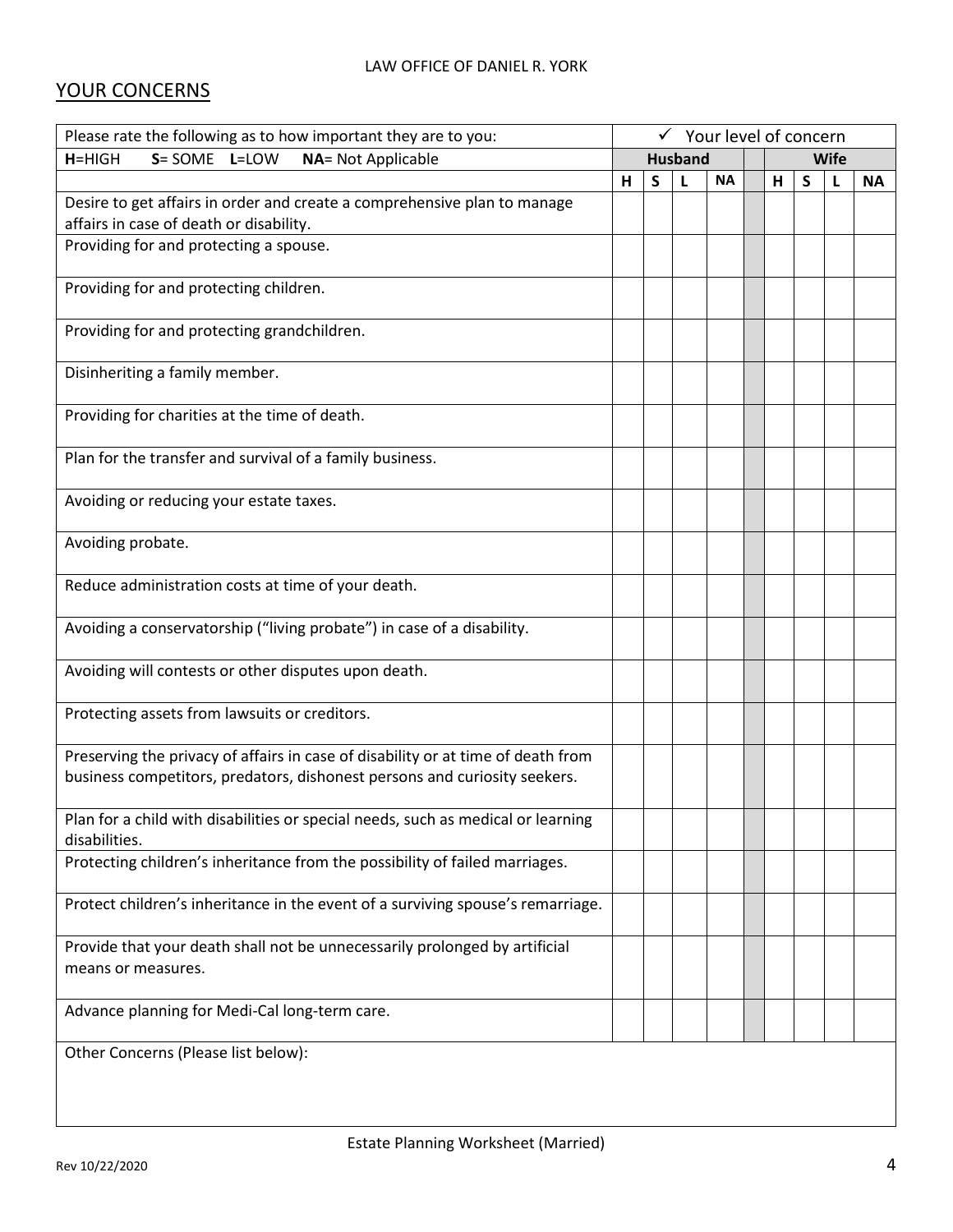### SUMMARY OF ASSETS

| <b>ASSETS</b>                 | Approximate Value (Joint property values split 50/50 between |             |                    |  |  |  |
|-------------------------------|--------------------------------------------------------------|-------------|--------------------|--|--|--|
|                               | Husband and Wife)                                            |             |                    |  |  |  |
|                               | <b>Husband</b>                                               | <b>Wife</b> | <b>Total Value</b> |  |  |  |
| <b>REAL ESTATE</b>            |                                                              |             |                    |  |  |  |
| <b>CASH AND BANK ACCOUNTS</b> |                                                              |             |                    |  |  |  |
| <b>SECURITIES</b>             |                                                              |             |                    |  |  |  |
| RETIREMENT ACCOUNTS           |                                                              |             |                    |  |  |  |
| <b>LIFE INSURANCE</b>         |                                                              |             |                    |  |  |  |
| PERSONAL PROPERTY             |                                                              |             |                    |  |  |  |
| VEHICLES/BOAT/RV              |                                                              |             |                    |  |  |  |
| <b>BUSINESS INTERESTS</b>     |                                                              |             |                    |  |  |  |
| MONEY OWED TO YOU             |                                                              |             |                    |  |  |  |
| ANTICIPATED INHERITANCE, Etc. |                                                              |             |                    |  |  |  |
| <b>OTHER ASSETS</b>           |                                                              |             |                    |  |  |  |
|                               |                                                              |             |                    |  |  |  |
| Total:                        | $\ddot{\bm{\zeta}}$                                          | \$          | \$                 |  |  |  |

Additional Information you want us to know: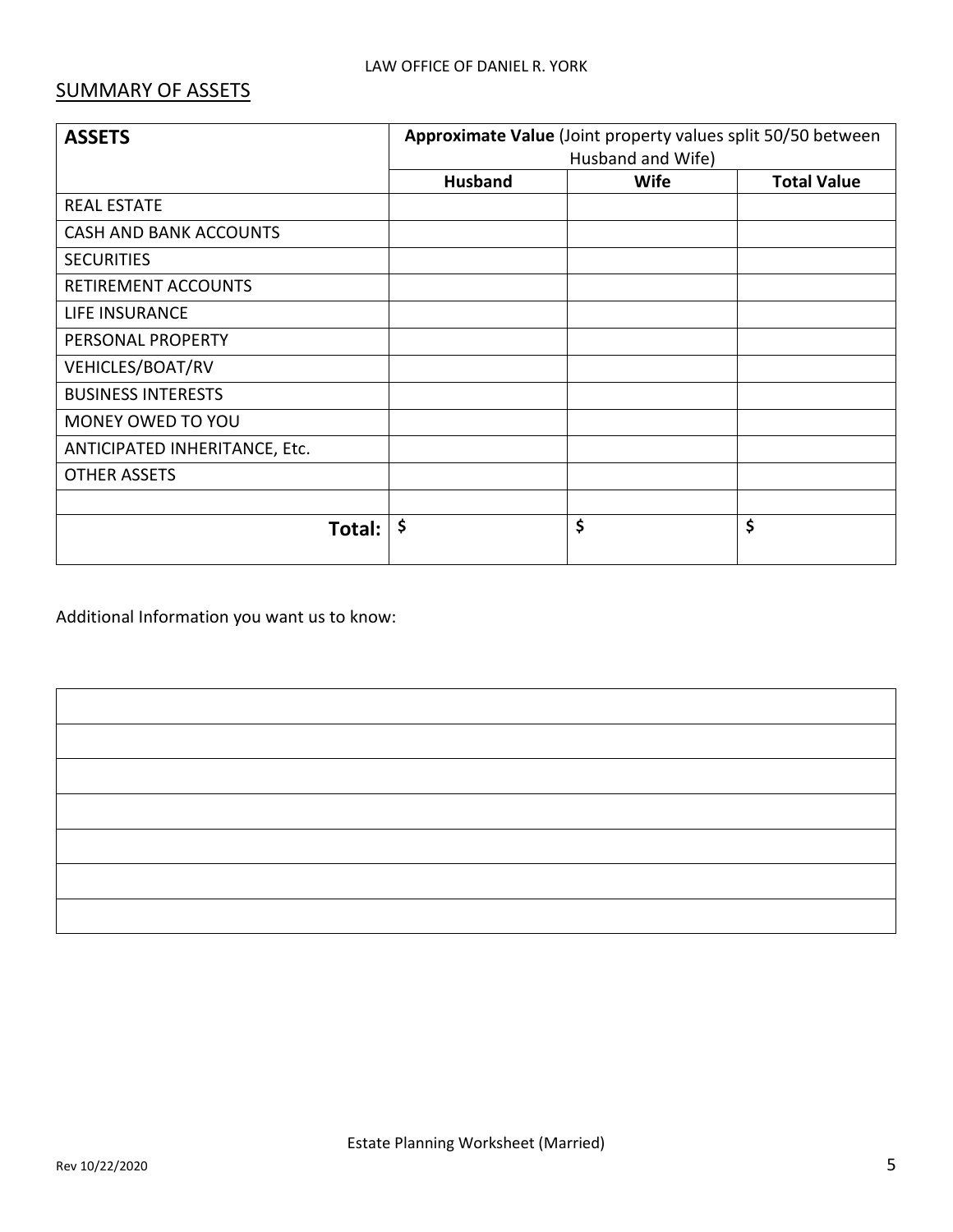## LAW OFFICE OF DANIEL R. YORK **ESTATE PLANNING WORKSHEET (MARRIED) PART TWO -** ASSETS AND RESOURCES

Names: 2008 | Date: 2008 | Date: 2008 | Date: 2008 | Date: 2008 | Date: 2008 | Date: 2008 | Date: 2008 | Date:

#### **A. REAL ESTATE (***any interest in real estate including family residence, vacation home, vacant land, etc.)*

| Description (Location)               | How Title Held                 | Market Value | Loan    |
|--------------------------------------|--------------------------------|--------------|---------|
|                                      |                                |              | Balance |
| (sample) 555 any street, city, state | Joint tenancy-husband and wife | x, x, x      | xx, x   |
|                                      |                                | \$           | \$      |
|                                      |                                | \$           | \$      |
|                                      |                                | \$           | \$      |
|                                      |                                | \$           | \$      |
|                                      |                                | \$           | $\&$    |
|                                      | <b>TOTAL</b>                   |              |         |

#### **B. PERSONAL PROPERTY (include valuable artwork, collections, jewelry etc)**

| Description                                  | Owner            | Market Value |
|----------------------------------------------|------------------|--------------|
| (sample) Art Collection                      | Husband and Wife | \$X, XXX.    |
| Misc Furniture and Household Effects (Total) |                  | \$           |
|                                              |                  | \$           |
|                                              |                  | \$           |
|                                              |                  | \$           |
|                                              | <b>TOTAL</b>     |              |

#### **C. VEHICLES/BOAT/RV**

| Description                 | How Title Held   | <b>Market Value</b> | Loan Balance |
|-----------------------------|------------------|---------------------|--------------|
| (sample) 2008 Toyota Sienna | Husband and wife | x, x                | \$X, XXX     |
|                             |                  | \$                  | J            |
|                             |                  | \$                  |              |
|                             |                  | \$                  | Φ            |
|                             |                  | \$                  | Φ            |
|                             | <b>TOTAL</b>     |                     |              |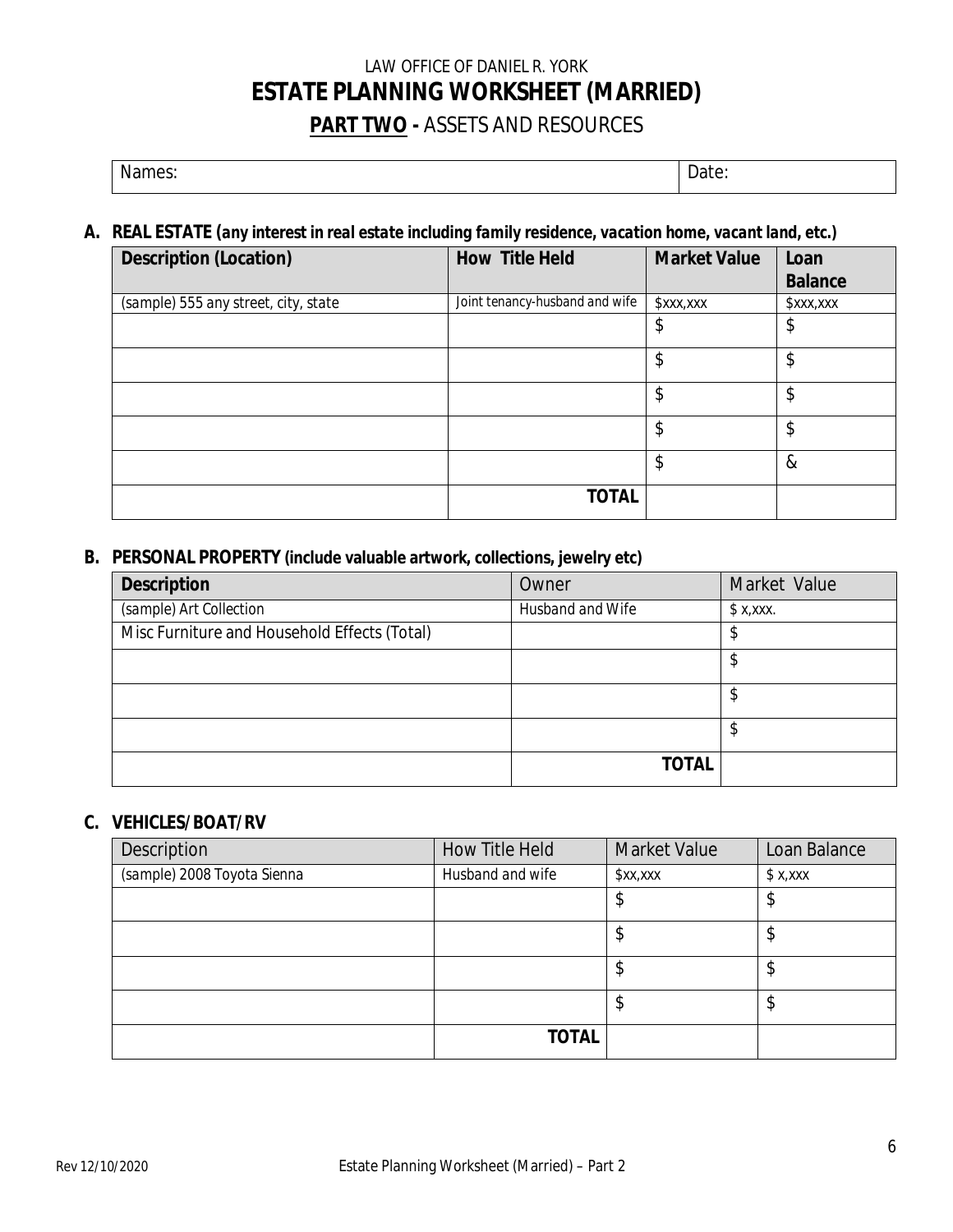#### LAW OFFICE OF DANIEL R. YORK

#### **D. CASH AND BANK ACCOUNTS (CDs, Checking, Savings, etc.)**

| Name of Bank      | Account No. | Type of Acct. | <b>How Title Held</b> | Balance     |
|-------------------|-------------|---------------|-----------------------|-------------|
| (sample) Big Bank | XXX-XXXX    | Savings       | husband & wife        | \$xx,xxx.xx |
|                   |             |               | Jointly               |             |
|                   |             |               |                       | \$          |
|                   |             |               |                       | \$          |
|                   |             |               |                       | \$          |
|                   |             |               |                       | \$          |
|                   |             |               |                       | \$          |
|                   |             |               | <b>TOTAL</b>          |             |

#### **E. SECURITIES (Stocks, Bonds, Marketable Securities, etc.)**

| Name of Company     | Type of Sec. | # shares/ Value | How Title Held     | <b>Current Value</b> |
|---------------------|--------------|-----------------|--------------------|----------------------|
| (sample) Acme Corp. | Common       | xx shares       | Wife as sole owner | x, x, x, x           |
|                     |              |                 |                    | P                    |
|                     |              |                 |                    | Φ                    |
|                     |              |                 |                    | ♪                    |
|                     |              |                 | <b>TOTAL</b>       |                      |

#### **F. RETIREMENT ACCOUNTS (IRAs, 401K, Annuities, Keoghs, etc.)**

| Name of Institution | Account No. | Owner   | Beneficiary  | <b>Current Value</b> |
|---------------------|-------------|---------|--------------|----------------------|
| (sample) Big Broker | XXX-XXXX    | Husband | Wife         | x, x, x, x           |
|                     |             |         |              | \$                   |
|                     |             |         |              | \$                   |
|                     |             |         |              | \$                   |
|                     |             |         |              | \$                   |
|                     |             |         |              | \$                   |
|                     |             |         | <b>TOTAL</b> |                      |

#### **G. LIFE INSURANCE (Whole Life, Term, etc.)**

| Name of Institution              | Account No. | Owner          | Beneficiary      | <b>Current Value</b> |
|----------------------------------|-------------|----------------|------------------|----------------------|
| (sample) Prudential Life Ins. Co | XXX-XXXX    | <b>Husband</b> | Son and Daughter | \$xx,xxx.xx          |
|                                  |             |                |                  |                      |
|                                  |             |                |                  |                      |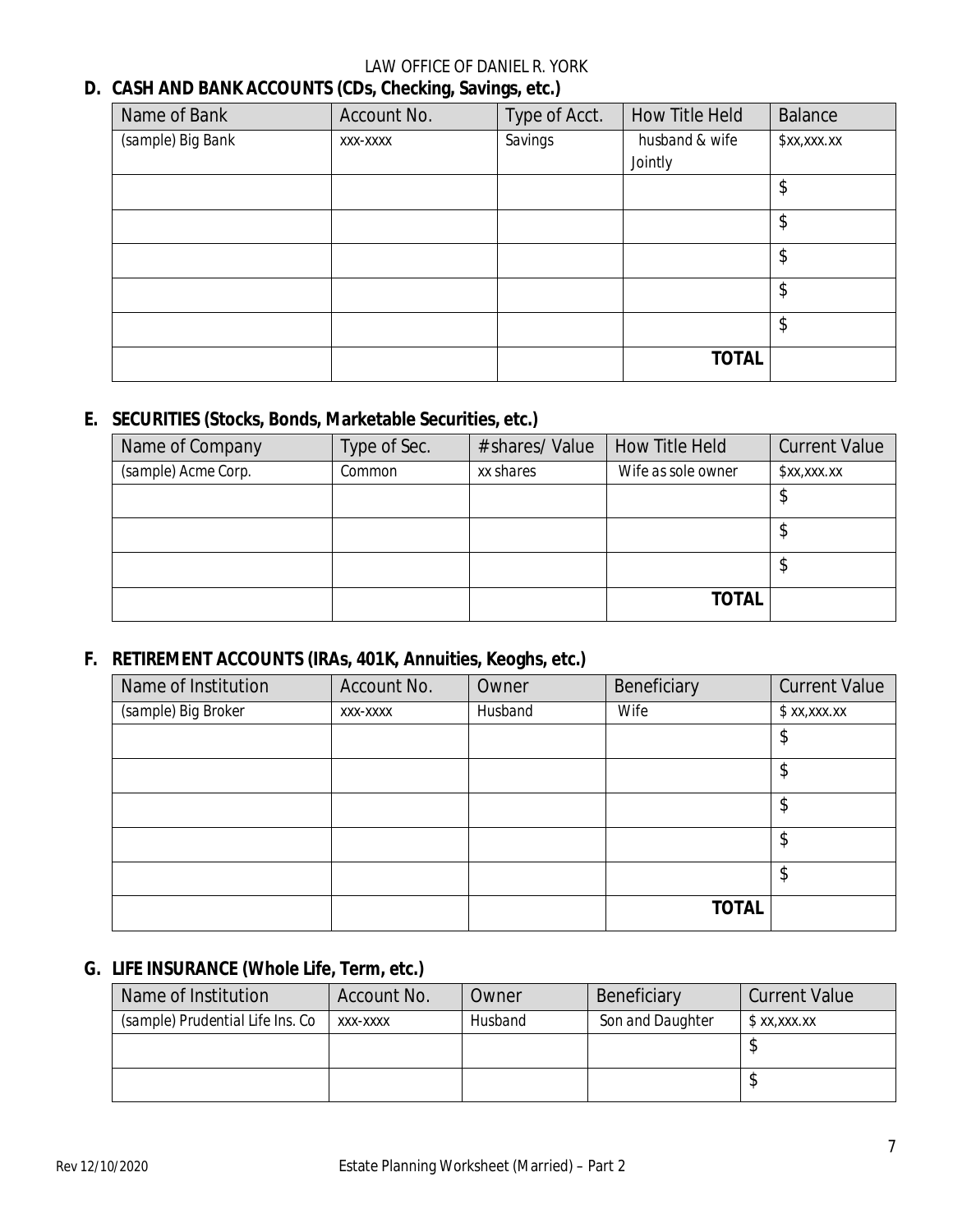| (LIFE INSURANCE CONTINUED) |             |       |              |                      |
|----------------------------|-------------|-------|--------------|----------------------|
| Name of Institution        | Account No. | Owner | Beneficiary  | <b>Current Value</b> |
|                            |             |       |              |                      |
|                            |             |       |              |                      |
|                            |             |       | <b>TOTAL</b> |                      |

#### **H. LONG TERM CARE INSURANCE**

 $(L)$ 

| Name of Institution      | Account No. | Owner        | <b>Current Value</b> |
|--------------------------|-------------|--------------|----------------------|
| (sample) Capital Ins. Co | XXX-XXXX    | Husband      | x, x, x, x           |
|                          |             |              |                      |
|                          |             |              |                      |
|                          |             | <b>TOTAL</b> |                      |

#### **I. BUSINESS INTERESTS** *(General and Limited Partnerships, Sole Proprietorships, privately owned corporations, oil interests, farm and ranch interests.)*

| Description of Interests | Who has the interest   Your ownership |     | Est. Value   |
|--------------------------|---------------------------------------|-----|--------------|
| (sample) Acme            | Husband                               | 50% | $$$ xxx, xxx |
|                          |                                       |     |              |
|                          |                                       |     |              |

#### **J. MONEY OWED TO YOU**

| Name of Debtor | Date of Note | <b>Maturity Date</b> | Owed to | <b>Current Balance</b> |
|----------------|--------------|----------------------|---------|------------------------|
|                |              |                      |         |                        |
|                |              |                      |         |                        |

## **K. ANTICIPATED INHERITANCE, GIFT, OR LAWSUIT JUDGMENT** *(Gifts or inheritances that you expect to*

*receive at some time in the future; or moneys that you anticipate receiving through a judgment in a lawsuit.)*

| Description | Est. Value |
|-------------|------------|
|             |            |
|             | ыJ         |

#### **OTHER ASSETS**

| Description | Est. Value |
|-------------|------------|
|             | - 14       |
|             |            |
|             |            |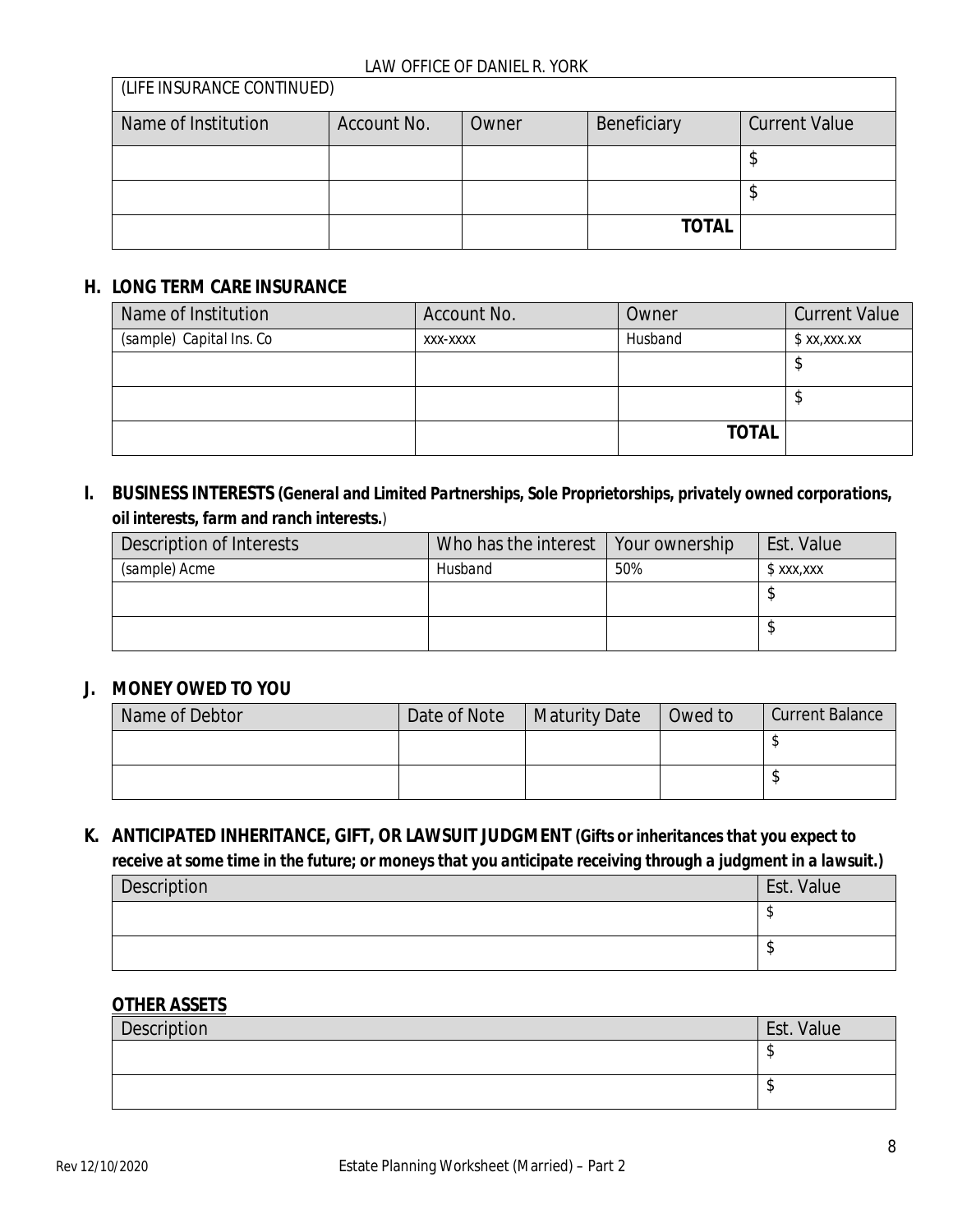## **ESTATE PLANNING WORKSHEET (MARRIED)**

#### **PART THREE** - ESTATE PLAN DESIGN

#### **SELECTING FIDUCIARIES** -Persons to act for you

*Take some time to consider who you will name to take on these important roles. Who will be a good manager of money, who is organized and who would be good at making health care decisions? Think of these positions as being a manager for you.* 

## **FINANCIAL FUDUCIARIES**

| <b>INITIAL TRUSTEE</b> (The manager of the trust): Usually the maker(s) of the trust, (the trustors) |
|------------------------------------------------------------------------------------------------------|
| will be the initial trustee(s). Often, both spouses are co-trustees. If the Trust Makers are not in  |
| good health, they may choose someone else to be the Initial trustee.                                 |
|                                                                                                      |

**Initial Trustee**

**Initial Co-Trustee (optional)**

## **TRUSTEE SUCCESSION**

| <b>DISABILITY TRUSTEE:</b> If the trustee(s) is(are) unable to serve due to illness, incapacity or    |           |  |  |  |
|-------------------------------------------------------------------------------------------------------|-----------|--|--|--|
| resignation who will be the Trustee?                                                                  |           |  |  |  |
| If there are two initial Trustees and one of them is unable to serve due to disability,<br><b>YES</b> |           |  |  |  |
| will the remaining initial Trustee serve as Sole Trustee?                                             | <b>NO</b> |  |  |  |
| Then the following will serve one at a time:                                                          |           |  |  |  |
| 1st                                                                                                   |           |  |  |  |
| 2nd                                                                                                   |           |  |  |  |
| 3rd                                                                                                   |           |  |  |  |

| <b>DEATH TRUSTEE:</b> At the death of the current Trustee(s) who will be the Trustee?            |           |  |  |  |
|--------------------------------------------------------------------------------------------------|-----------|--|--|--|
| If there are two initial Trustees and one of then dies, will the remaining initial<br><b>YES</b> |           |  |  |  |
| Trustee serve as Sole Trustee?                                                                   | <b>NO</b> |  |  |  |
| Then the following will serve one at a time:                                                     |           |  |  |  |
| 1st:                                                                                             |           |  |  |  |
| 2nd                                                                                              |           |  |  |  |
| 3rd                                                                                              |           |  |  |  |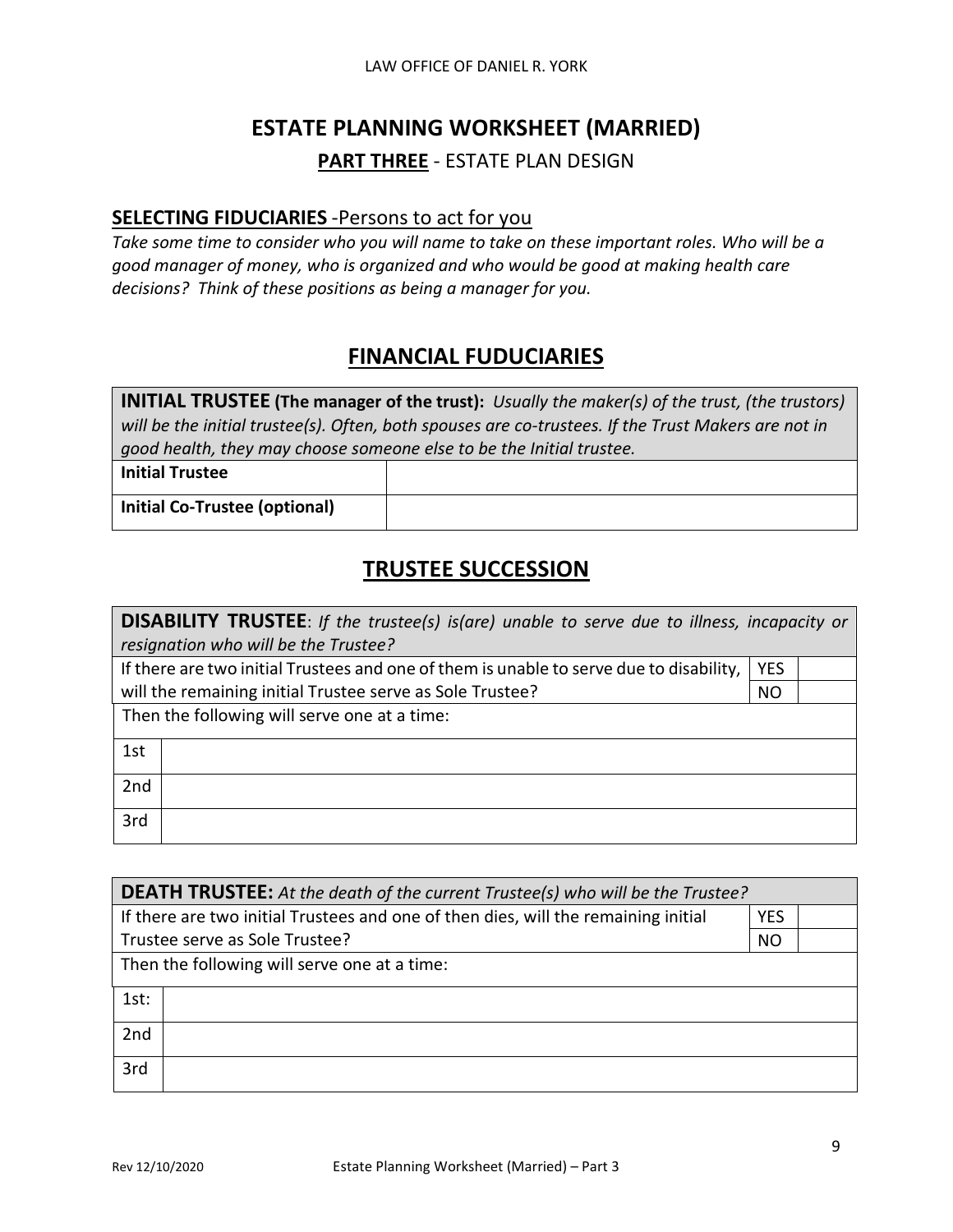|     | <b>EXECUTOR OF YOUR WILL</b> (Personal Representative) Usually follows same order as your |     |  |  |  |
|-----|-------------------------------------------------------------------------------------------|-----|--|--|--|
|     | Trustee Succession listed above.                                                          |     |  |  |  |
|     | <b>Executor for Husband's Will</b><br><b>Executor of Wife's Will</b>                      |     |  |  |  |
| 1st |                                                                                           | 1st |  |  |  |
| 2nd |                                                                                           | 2nd |  |  |  |
| 3rd |                                                                                           | 3rd |  |  |  |

| <b>POWER OF ATTORNEY:</b> If you were unable to make financial decisions for yourself, who<br>would you want to make those decisions for you. The Power of Attorney is only valid while<br>you are alive. It is recommended you choose one agent at a time to serve. |                                                   |     |  |  |
|----------------------------------------------------------------------------------------------------------------------------------------------------------------------------------------------------------------------------------------------------------------------|---------------------------------------------------|-----|--|--|
|                                                                                                                                                                                                                                                                      | <b>Agent for Husband</b><br><b>Agent for Wife</b> |     |  |  |
| 1st                                                                                                                                                                                                                                                                  |                                                   | 1st |  |  |
| 2nd<br>2nd                                                                                                                                                                                                                                                           |                                                   |     |  |  |
| 3rd                                                                                                                                                                                                                                                                  |                                                   | 3rd |  |  |

| <b>Gifting Powers</b> : Do you want to authorize your Financial Agent to make gifts on your behalf |  |  |  |
|----------------------------------------------------------------------------------------------------|--|--|--|
| during any period of time you are incapacitated?                                                   |  |  |  |
| For the purpose of Medi-Cal and government benefits and tax planning only<br><b>YES</b><br>NO      |  |  |  |
| Husband                                                                                            |  |  |  |
| Wife                                                                                               |  |  |  |

## **HEALTHCARE**

**HEALTHCARE DIRECTIVE:** *If you were unable to make decisions for yourself, who would you want to make decisions for you with regard to your medical treatment?*

|                 | <b>HUSBAND'S HEALTHCARE AGENT</b> | <b>WIFE'S HEALTHCARE AGENT</b> |  |
|-----------------|-----------------------------------|--------------------------------|--|
| $1$ st.         |                                   | 1st.<br>┻                      |  |
| 2 <sub>nd</sub> |                                   | $2nd$ :                        |  |
| 3 <sup>rd</sup> |                                   | $3^{\text{rd}}$ :              |  |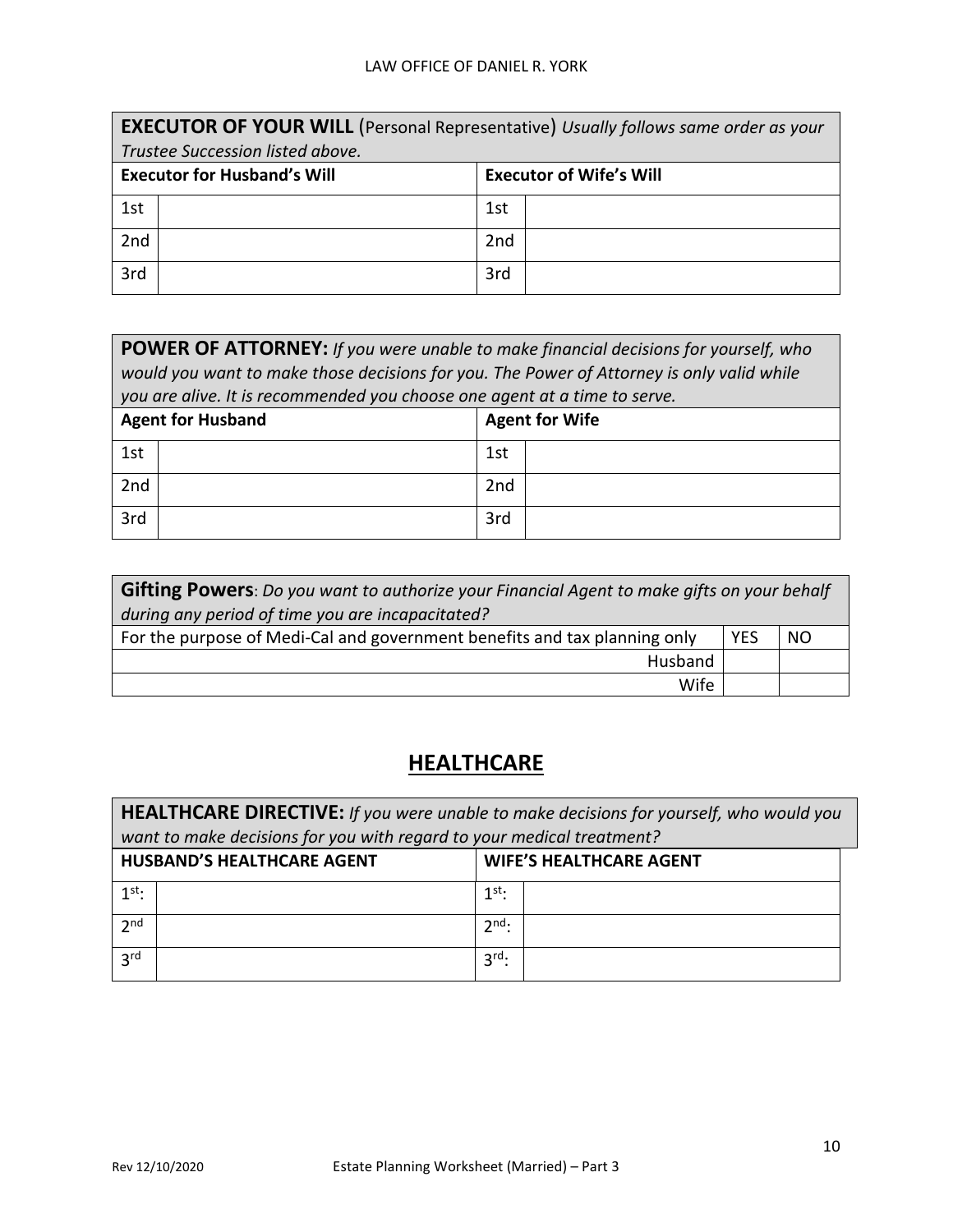| <b>Healthcare Directive Instructions:</b>                                                                                                                         |         | Yes | No |
|-------------------------------------------------------------------------------------------------------------------------------------------------------------------|---------|-----|----|
| Do you want to provide that the moment of your death not be                                                                                                       | Husband |     |    |
| unnecessarily prolonged by artificial means or measures?                                                                                                          | Wife    |     |    |
|                                                                                                                                                                   |         |     |    |
| Do you want to provide that your organs and tissues should be made                                                                                                | Husband |     |    |
| available for transplant purposes?                                                                                                                                | Wife    |     |    |
|                                                                                                                                                                   |         |     |    |
| Do you want to authorize your Medical Agent to take whatever steps are                                                                                            | Husband |     |    |
| necessary to keep you in a personal residence rather than nursing home?                                                                                           | Wife    |     |    |
|                                                                                                                                                                   |         |     |    |
| Do you want to provide that upon certification by 2 physicians of need for<br>psychological or substance treatment, Agent may arrange for voluntary<br>admission? |         |     |    |
|                                                                                                                                                                   |         |     |    |
|                                                                                                                                                                   |         |     |    |
| Do you have any plans for your funeral or remains? (Burial, cremation, etc.)                                                                                      |         |     |    |
| Husband:                                                                                                                                                          |         |     |    |
|                                                                                                                                                                   |         |     |    |
| Wife:                                                                                                                                                             |         |     |    |
|                                                                                                                                                                   |         |     |    |

| HIPAA: Health Care Privacy document- List those persons you would want doctors and  |                       |  |  |  |
|-------------------------------------------------------------------------------------|-----------------------|--|--|--|
| hospitals to be allowed to communicate with about your medical condition. The HIPAA |                       |  |  |  |
| document does not give power to make health care decisions.                         |                       |  |  |  |
| <b>HUSBAND'S CHOICES</b>                                                            | <b>WIFE'S CHOICES</b> |  |  |  |
|                                                                                     |                       |  |  |  |
|                                                                                     |                       |  |  |  |
|                                                                                     |                       |  |  |  |
|                                                                                     |                       |  |  |  |
|                                                                                     |                       |  |  |  |

## **IN CASE OF AN EMERGENCY, I WANT THE FOLLOWING PEOPLE TO BE LISTED ON MY DOCUBANK CARD AS EMERGENCY CONTACTS:**

| <b>HUSBAND'S EMERGENCY CONTACTS</b> |  | <b>WIFE'S EMERGENCY CONTACTS</b> |  |
|-------------------------------------|--|----------------------------------|--|
| 1st                                 |  | 1st                              |  |
| 2nd                                 |  | 2 <sub>nd</sub>                  |  |
| 3rd                                 |  | 3rd                              |  |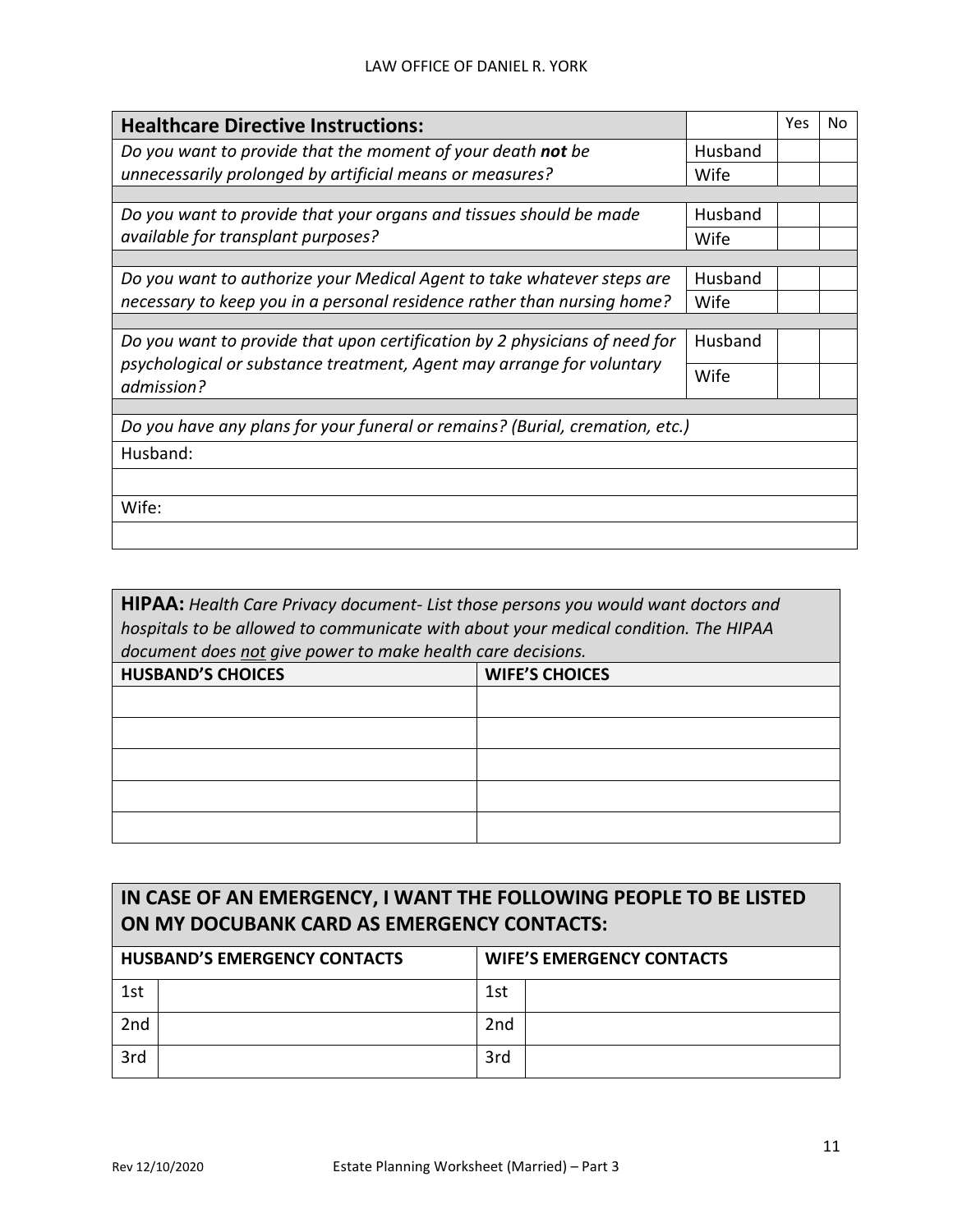| <b>CONTACT INFORMATION FOR ALL FUDUCIARIES LISTED: Please provide full contact</b>           |       |              |  |  |
|----------------------------------------------------------------------------------------------|-------|--------------|--|--|
| information for all those you have chosen as Trustees, Successor Trustees, Healthcare Agents |       |              |  |  |
| or Emergency Contacts.                                                                       |       |              |  |  |
| <b>LEGAL NAME</b>                                                                            |       | Relationship |  |  |
| Address                                                                                      |       | Work#        |  |  |
| Home#                                                                                        | Cell# | Email        |  |  |
|                                                                                              |       |              |  |  |
| <b>LEGAL NAME</b>                                                                            |       | Relationship |  |  |
| Address                                                                                      |       | Work#        |  |  |
| Home#                                                                                        | Cell# | Email        |  |  |
|                                                                                              |       |              |  |  |
| <b>LEGAL NAME</b>                                                                            |       | Relationship |  |  |
| Address                                                                                      |       | Work#        |  |  |
| Home#                                                                                        | Cell# | Email        |  |  |
|                                                                                              |       |              |  |  |
| <b>LEGAL NAME</b>                                                                            |       | Relationship |  |  |
| Address                                                                                      |       | Work#        |  |  |
| Home#                                                                                        | Cell# | Email        |  |  |
|                                                                                              |       |              |  |  |

## **DISTRIBUTION INSTRUCTIONS**:

*How do you want assets in your Trust to be distributed, to who and in what percentage?*

#### **DISTRIBUTION DURING INCAPACITY OF EITHER OR BOTH SPOUSES:**

*In making distributions during any period of time the client is incapacitated, the successor Trustee shall give primary consideration to: (Choose one option)*

- Disabled spouse, then the needs of others.
	- Disabled spouse and other spouse, and then needs of others

Disabled spouse needs and the needs of others equally.

| DISTRIBUTION OF PERSONAL PROPERTY AT DEATH                                   |         |     |    |  |
|------------------------------------------------------------------------------|---------|-----|----|--|
| Do you want to provide that your personal property will be distributed       |         | Yes | No |  |
| pursuant to a written list you may prepare later? (Any personal property     | Husband |     |    |  |
| not listed on the memorandum will be distributed to my spouse [if alive],    | Wife    |     |    |  |
| and then under the terms of the trust to be distributed as specified by us). |         |     |    |  |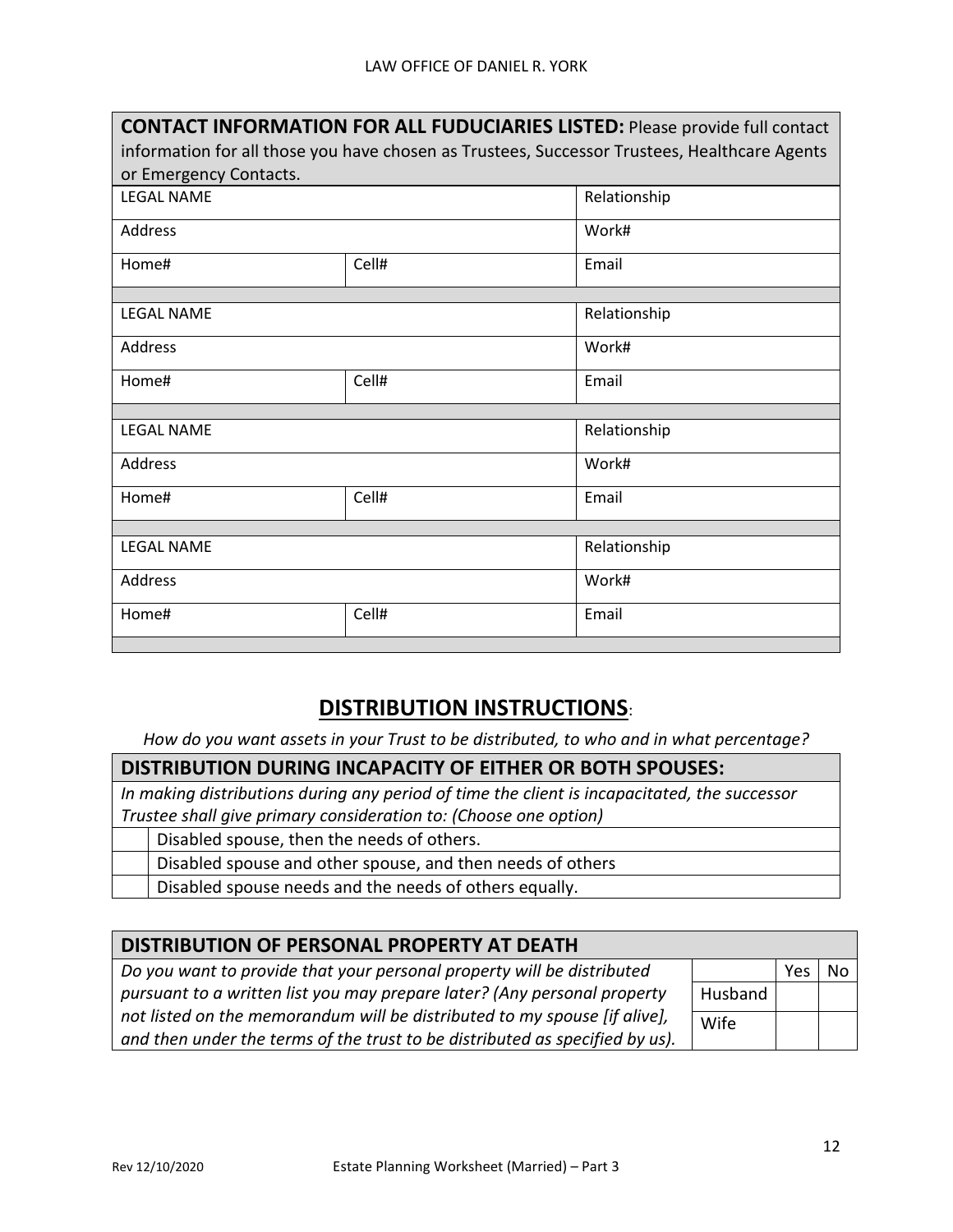| <b>DISTRIBUTION OF SPECIFIC GIFTS:</b> List any specific gifts of real estate or cash gifts you |                                    |          |  |  |
|-------------------------------------------------------------------------------------------------|------------------------------------|----------|--|--|
| wish to make to either individuals or charities.                                                |                                    |          |  |  |
| Individual or Charity (Full legal name)                                                         | \$ or property                     |          |  |  |
|                                                                                                 | (ex: ACME Charity / Jane Mary Doe) | (55,000) |  |  |
| At death of both spouses                                                                        |                                    |          |  |  |
|                                                                                                 |                                    |          |  |  |
|                                                                                                 |                                    |          |  |  |
|                                                                                                 |                                    |          |  |  |
| At death of Husband but                                                                         |                                    |          |  |  |
| wife alive.                                                                                     |                                    |          |  |  |
|                                                                                                 |                                    |          |  |  |
| At death of Wife but                                                                            |                                    |          |  |  |
| Husband alive.                                                                                  |                                    |          |  |  |

| <b>LIMITED POWER OF APPOINTMENT</b>                                                                                                     |  |  |  |  |  |  |
|-----------------------------------------------------------------------------------------------------------------------------------------|--|--|--|--|--|--|
| Do you want the surviving spouse to be able to modify the way property is $\vert$ Yes<br>No<br>to be distributed upon his or her death? |  |  |  |  |  |  |
| If so, to whom may the surviving spouse distribute your property? (mark one choice)                                                     |  |  |  |  |  |  |
| Your descendants                                                                                                                        |  |  |  |  |  |  |
| Your descendants and their spouses                                                                                                      |  |  |  |  |  |  |
| Your descendants and charities                                                                                                          |  |  |  |  |  |  |
| Your descendants, their spouses and charities                                                                                           |  |  |  |  |  |  |
| Anyone, no limitations                                                                                                                  |  |  |  |  |  |  |

#### **DIVISION OF PROPERTY UPON DEATH OF SECOND SPOUSE**

*After the second of us to die we want the remaining assets to be divided as follows: (mark one choice)*

| Divide equally between our children and the descendants of any deceased children; |  |   |
|-----------------------------------------------------------------------------------|--|---|
| Divide equally between our living children only;                                  |  |   |
| Divide among the following named individuals and /or charities:                   |  |   |
| Individual or Charity (Full legal name)<br>Relationship<br>Percentage             |  |   |
|                                                                                   |  | % |
|                                                                                   |  | % |
|                                                                                   |  | % |
|                                                                                   |  | % |